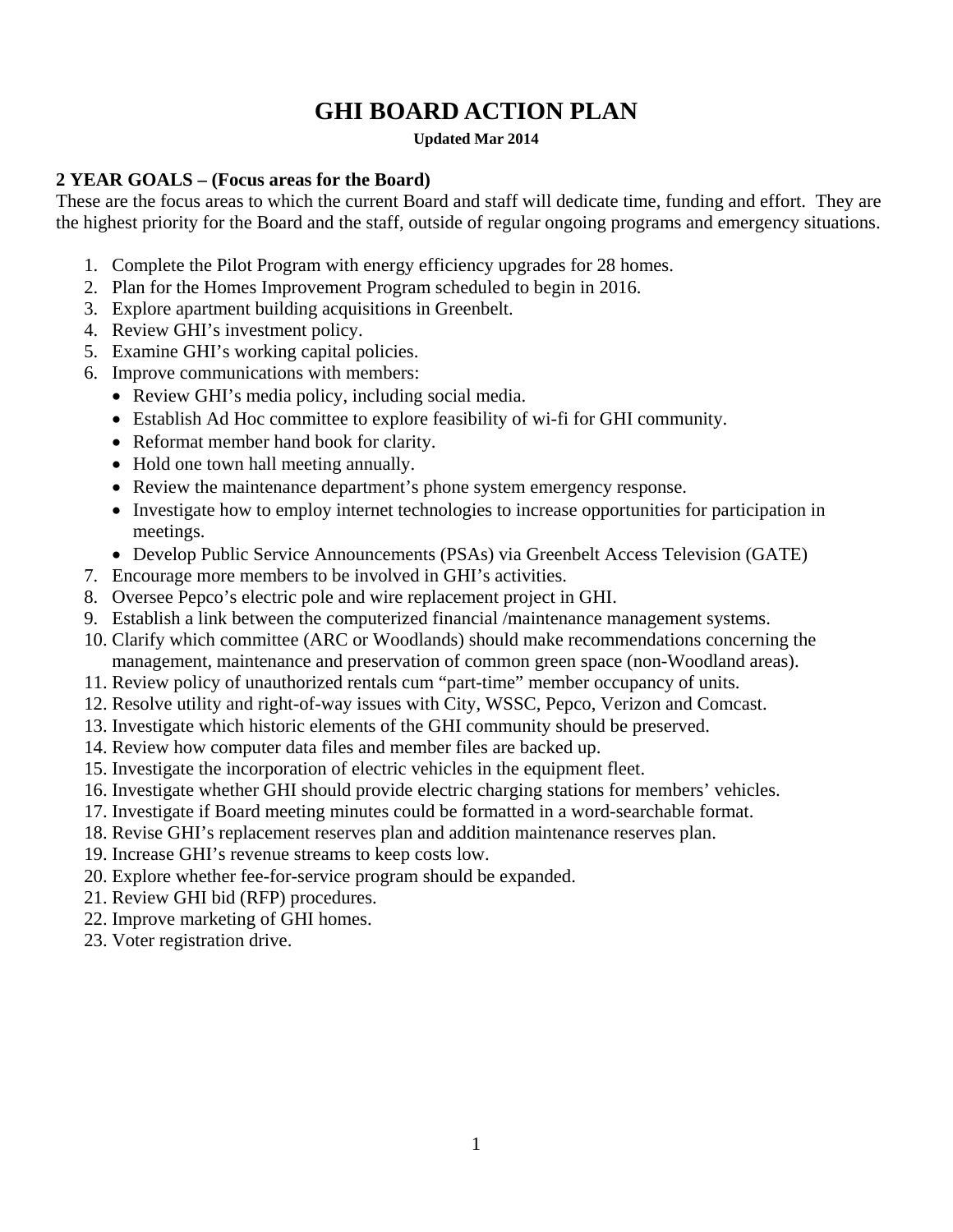## **1st Half Year Work Plan (2014)**

| Priority     | <b>6 Month Work Plan: Actions</b>                                                                                                                                  | <b>BOARD</b>   | <b>CMTE</b>                  | <b>STAFF</b> |
|--------------|--------------------------------------------------------------------------------------------------------------------------------------------------------------------|----------------|------------------------------|--------------|
| Α            | Undertake 6-month activities within the plan for the Pilot Program.                                                                                                | X              | <b>Bldg</b>                  | X            |
| A            | Develop and implement a communications plan to inform the membership about<br>the pilot and Homes Improvement Program.                                             | X              | Bldg &<br>Comm               | X            |
| A            | Develop a plan/schedule for the Homes Improvement Program. Undertake 6-month<br>activities.                                                                        | X              | Bldg &<br>Finance            | X            |
| A            | Pursue possible purchase of Strathcona apartments.                                                                                                                 | X              |                              | X            |
| A            | Review GHI's Investment Policy. Consider whether to hire professional assistance<br>to guide GHI's investment decisions.                                           | X              | Invest-<br>ment              | X            |
| Α            | Examine working capital policies.                                                                                                                                  | X              | Finance                      | X            |
| A            | Review GHI's Media Policy, including social media and community<br>communications                                                                                  | $X -$<br>Aaron | X                            | X            |
| Α            | Hold membership Town Hall meeting on March 2nd                                                                                                                     | X              | X                            | X            |
| A            | Review our phone system emergency response.                                                                                                                        | X              |                              | X            |
| A            | Provide oversight for completion of Pepco's electric pole and wire replacement<br>project                                                                          |                |                              | X            |
| Α            | Complete the establishment of a link between the computerized<br>financial/maintenance management systems                                                          |                |                              | X            |
| A            | Clarify responsibilities for making recommendations concerning the management,<br>maintenance and preservation of green space (yards and other non-woodland areas) | X              | <b>ARC</b>                   |              |
| B            | Continue negotiations with WSSC re: replacement of water piping                                                                                                    | X              | <b>WSSC</b><br>Task<br>Force | X            |
| B            | Work with City of Greenbelt to resolve major rights-of-way issues at 5 sites                                                                                       | X              |                              | X            |
| B            | Review issue of unauthorized rentals cum "part-time" member occupancy of units.                                                                                    | X              | <b>Task</b><br>Force         | X            |
| B            | Discuss whether members should be allowed to hold multiple MOC's?                                                                                                  | Retreat        |                              | X            |
| Β            | Discuss the preservation of historic elements for the GHI community.                                                                                               | Retreat        |                              | $\mathbf X$  |
| B            | Review how our data and member files are backed up.                                                                                                                | X              |                              | XX           |
| B            | Investigate incorporation of electric vehicles in staff fleet.                                                                                                     | Steve          |                              | X            |
| $\mathsf{C}$ | Continue to work on recommendations from Quinn Evans report re: insulation of<br>block homes                                                                       | Retreat        | <b>Bldg</b>                  | X            |
| $\mathsf C$  | Investigate whether GHI could provide charging stations for members' vehicles.                                                                                     |                | Task<br>Force                | X.           |
| C            | Investigate whether meeting minutes could be formatted in a word-searchable<br>format.                                                                             |                |                              | X            |
| $\mathsf{C}$ | Investigate how to employ internet technologies to increase opportunities for<br>participation in meetings?                                                        | Aaron          |                              |              |
| C            | Voter registration drive (Ed James)                                                                                                                                | Ed             |                              |              |